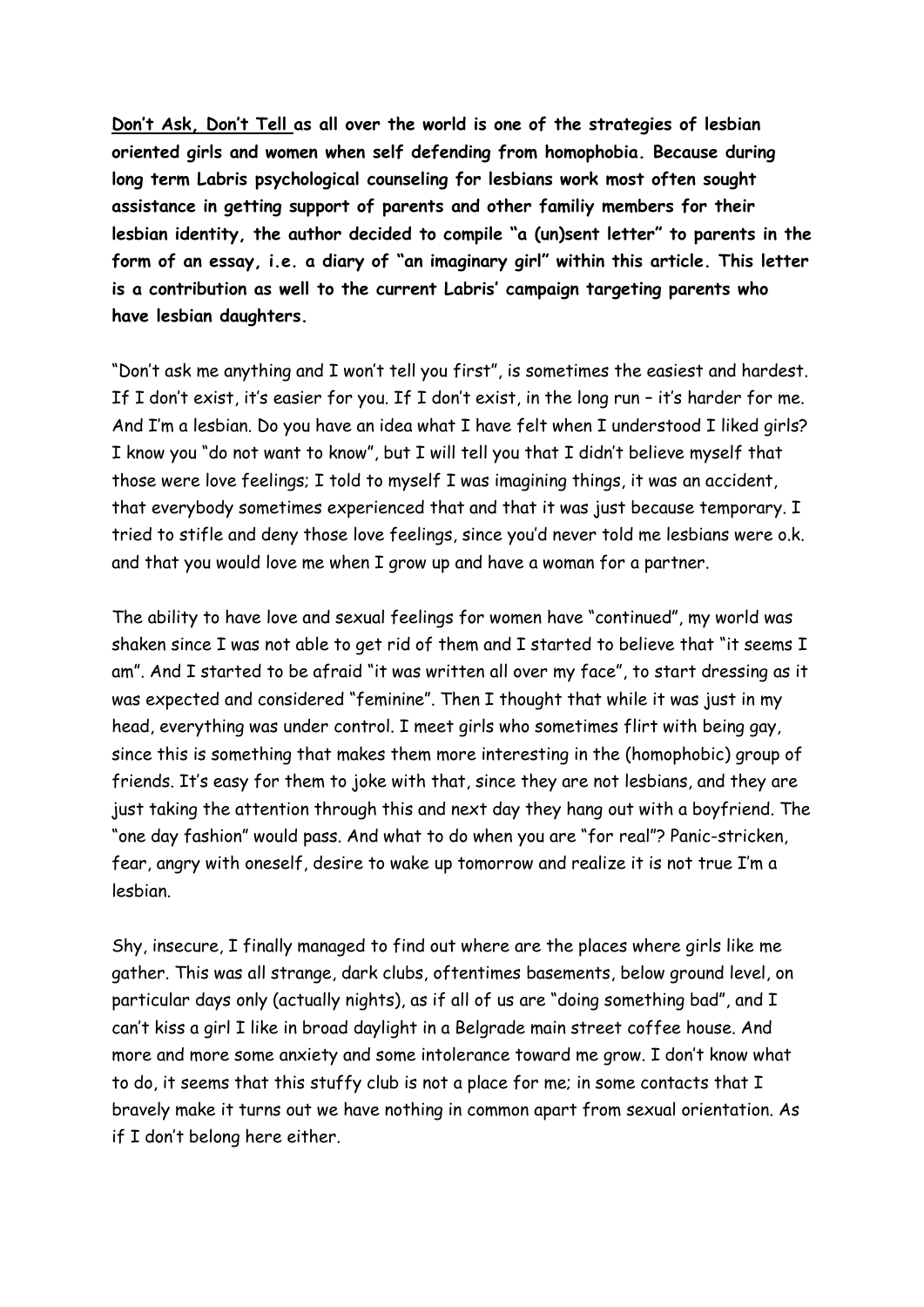I only want to live the usual life as other people. Not once or twice a week, hiding, cautious about being seen to enter here or when somebody calls me on the cell phone I tell I'm in a coffee shop (of course, at the ground level, not at all below it) with (of course, heterosexual) group of friends. I'm between worlds, the majority one which is the only one allowed and the other one - the banished one. How many times I just think that the majority is right, this is not all right. Then I look deeply within and remind myself that love cannot be bad and I must believe in myself. Often, I do not have means to find this reminder, it all seems unmanageable, and I even wish I cease to exist. I'm scared to death when this desire returns. And I can't talk to anyone about this.

I always remain loyal to you, my parents, not myself. You haven't taught me that love has its different expressions and that every person is o.k. regardless of whom they love. That I'm good although my life is different from yours. You've thought me it's more important to protect you and I often do that the best I can because I love you, but do I protect you from myself? Well, on numerous occasions I thought that it would upset you, that your health would worsen, "that you are old and it doesn't matter anymore", that you would never accept it, that when I move out "it was not your business anymore" and that if I told sooner – you would throw me out of the home (because I depend on you, then I went to live in another town and I live my life you know nothing about. And I had it also "under your roof", but you didn't want to see it.

I always keep a good act, I pretend. I give up on myself. You expect there is a boyfriend in my life and to have grandchildren someday. Once I avoid to answer, once I say "I have somebody", sometimes I manage to keep you quiet by saying that "it's too early for children" or mention that "I might not even have children", on so many times I want to explode and shout "I have a girlfriend" or "no, I don't like men, I'm sorry, I feel something for women, but I can't mention it, since I know how you would react". Giving in to the pressure, I turn my own clock backwards and say to myself again that this is probably a passing phase and that "in the end everything would be fine, marriage, kids, etc". I wish I was in a bad dream, and I encourage myself (or delude?), that I would wake up for sure.

How is that I know your reactions? Because you are one of those who told me homosexuality is sick, evil, dark, not normal, something awful, and "that God would punish you if you had a homosexual child". You don't even say lesbian, as if I'm not a girl, you don't even think about it, you have pushed me even more deep into the invisible! I've heard when you said that you couldn't handle the thought of having done something wrong (and in my thoughts I already see that I would, caring and stuck into an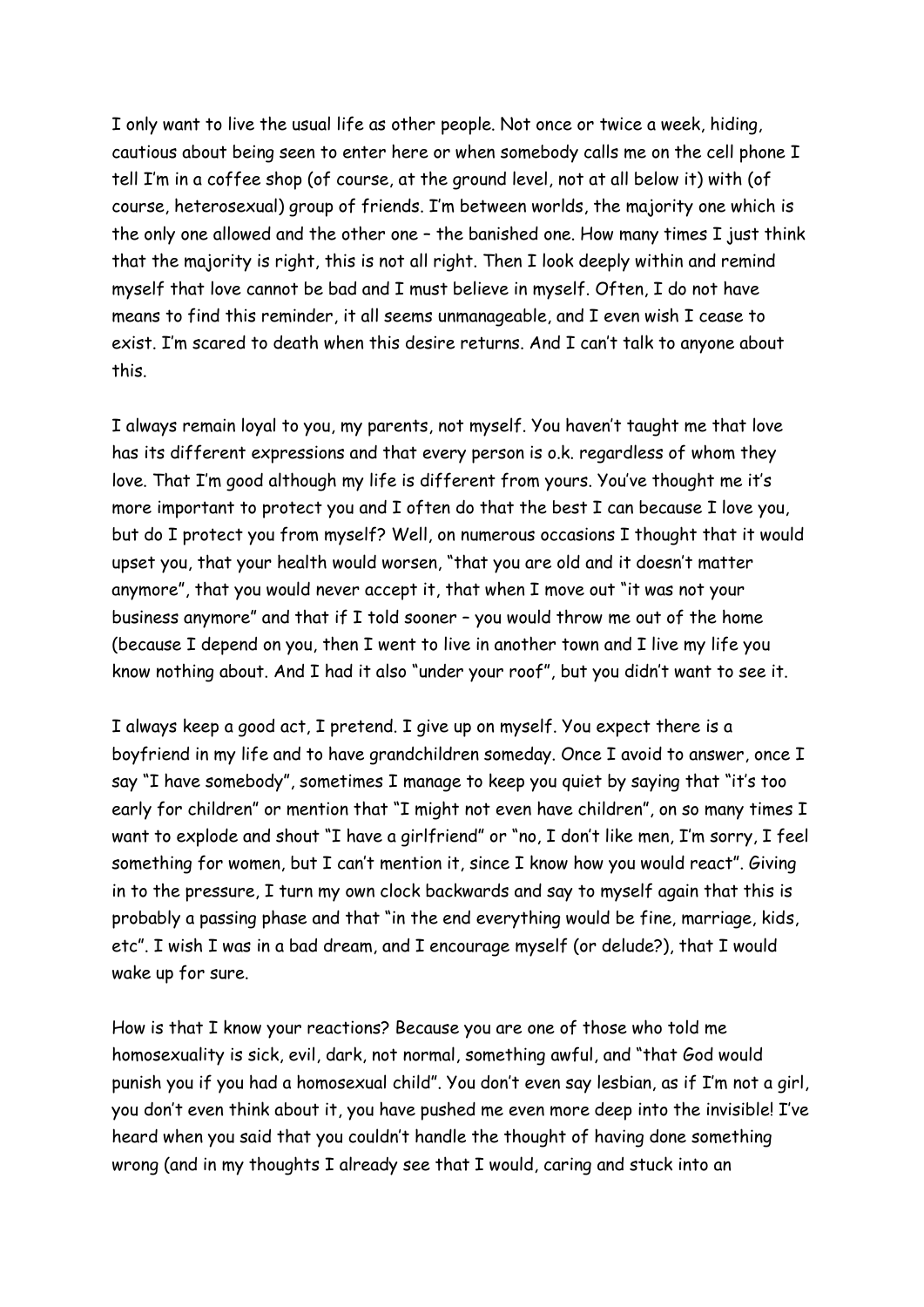unjustifiable guilt, assure you haven't), you've said you couldn't face the broader family, you questioned yourself on what would your Son explain to everyone in school, that you couldn't bear the shame (I would scream from the top of my lungs that I haven't killed anyone, I just love women and I'm certain that I would hear in return that it would have been "better if I had killed you" or that I have "already buried you in this way"). And you make sure I know that the neighbors already can notice "that some girls keep coming to see me". "Friends", I say. Loyal, I help in the creation of neighbors thoughts about you. I'm not important. I'm too scared.

And I remember I have tried to see what your thought on all this are, I told you about one of my friends who fell in love in a girl, that you asked me "what I'm doing with her". And she told that "as soon somebody knows", she gets invited to their house less or they do not call her up anymore or they ask her "not to mention THAT when she visits". And that she, somehow, managed to tell her parents and "they are o.k. with this, especially since she doesn't live with them anymore, but on holidays and birthdays they never invite her girlfriend to join her". When I give it a second thought, our scenario would perhaps be that we would never discuss my private life, "this is not a topic". Even if I would be sure in such an outcome between us, I dare not to take a risk. Before telling you, I'm still your child, afterwards… it seems you would momentarily forget that fact.

I've already completed "the selection" of my friend. You've almost not noticed, you've only asked about one and why she stopped calling. "She wasn't fair", I said and you were content with such an answer and said that "I don't need such a friend". We were so close, just about to open what it was really about… but, "nothing, nothing – better not now, some other time". Another friend, we were friends since primary school, she keeps asking me when I will find a boyfriend. She thinks "I just haven't found the right one". It seems she didn't hear what I told her. And I spent nights preparing the way I would tell my friends, when I cannot tell you.

One of them asked me whether I had "a bad experience with men" or there was something other "reason", e.g. "tough childhood" (ouch, this would be a sore spot for you!). She reminded me when, in the beginning, I wandered myself if homosexuality was "in the genes, and I was born like that" (and it is not), and I understood how desperately I was trying "to find something", just to feel more at ease in accepting myself. Luckily, it is my experience now that there are always friends who understand and feel joy I'm different from them, happy and proud of themselves I estimated them o.k. with telling them. They have felt I've given them invaluableness by coming out to them, that they were privileged by my trust. And I can see they are proud to have a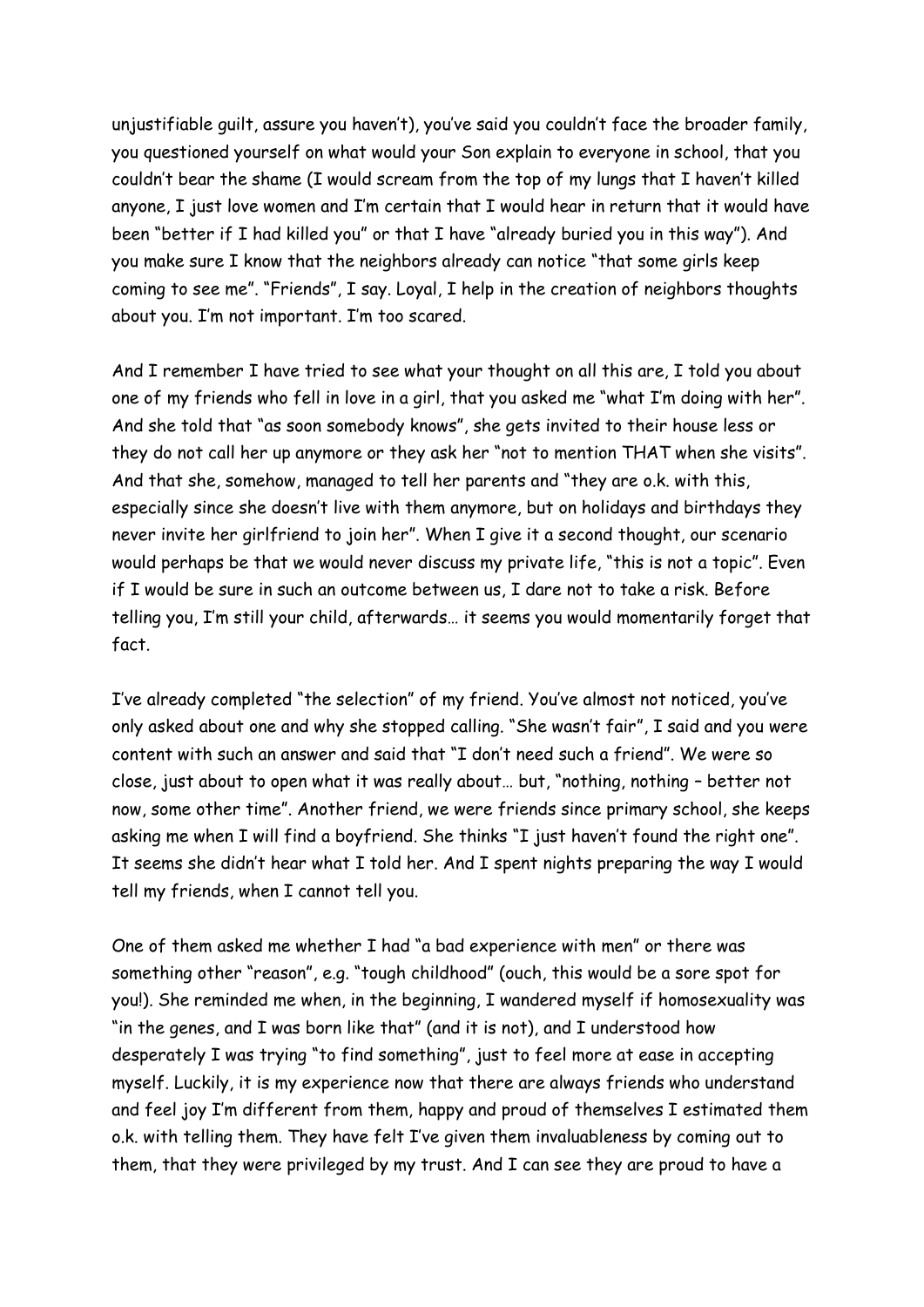lesbian for a friend. I've caught myself justifying myself to the last mentioned friend, and within I know when you love a woman – that's that – the beauty of the feelings is a reason, there's nothing else. It's the same with being heterosexual. I know "you wouldn't allow the comparison". But, that's how it is, I'm sorry that you and many others do not allow yourself to understand this.

When you are a lesbian, you equally desire to see your beloved as often as possible, to smile at her and to be smiled back, to talk what has happened during the day, to make love passionately and gently, to spend time together with friends "that you are out to", that She is next to you when you have difficulties with the exams or at work, to take you to her parents to lunch where everybody would know that you love her, and that she loves you, that your love is talked about as well as a current relationship of her brother with his girlfriend, that your partner "accidentally" gently touches you while you get ready to leave and that her parents invite you to "repeat that afternoon". I wish to, when both of us feel it important, gradually plan joint life and that you, if you can, help us financially to settle. I wish that our neighbors tell us "good afternoon" equally as to the others in the building and see us as their neighbors, working women that have their jobs and go to the market and every Sunday play table tennis and take care of the cat who is also a family member and with no interference freely develop their lesbian existence. And that it is clear that a sexual identity is just one of our identities, that we are the whole of our identities, as everybody else. I wish to share with you, the parents, how it is hard for both of us that it is difficult for a lesbian couple to have children in this country, but that we do not admit the limitations that put us to the place of "the second rate citizens" and that we would think up a our own way to spread our lesbian family and that we, someday when our child goes to school, would need your support to have a teacher respect and accept a child with two moms and to encourage the child and us to endure and tell us we are right.

If you don't understand all this, I've read, and I already know girls and women of lesbian orientation that build independently their own safe alternative families, since they know that their homophobic primary families cannot take away their human right to personal growth and development. Blood relations are something not chosen by me, but I can exchange it for respect and feeling of being a human being, equally valuable as all of you. And as I write this, I already recognize my own regression and that, as a child, I get angry and open my mouth to speak to you that everybody is responsible for their own decisions. I know lesbian in their late 50s' "still haven't come out" and I do not wish to live with that burden, invisible. I have the right to get mad, and this about the responsibility (both yours and mine) is true.